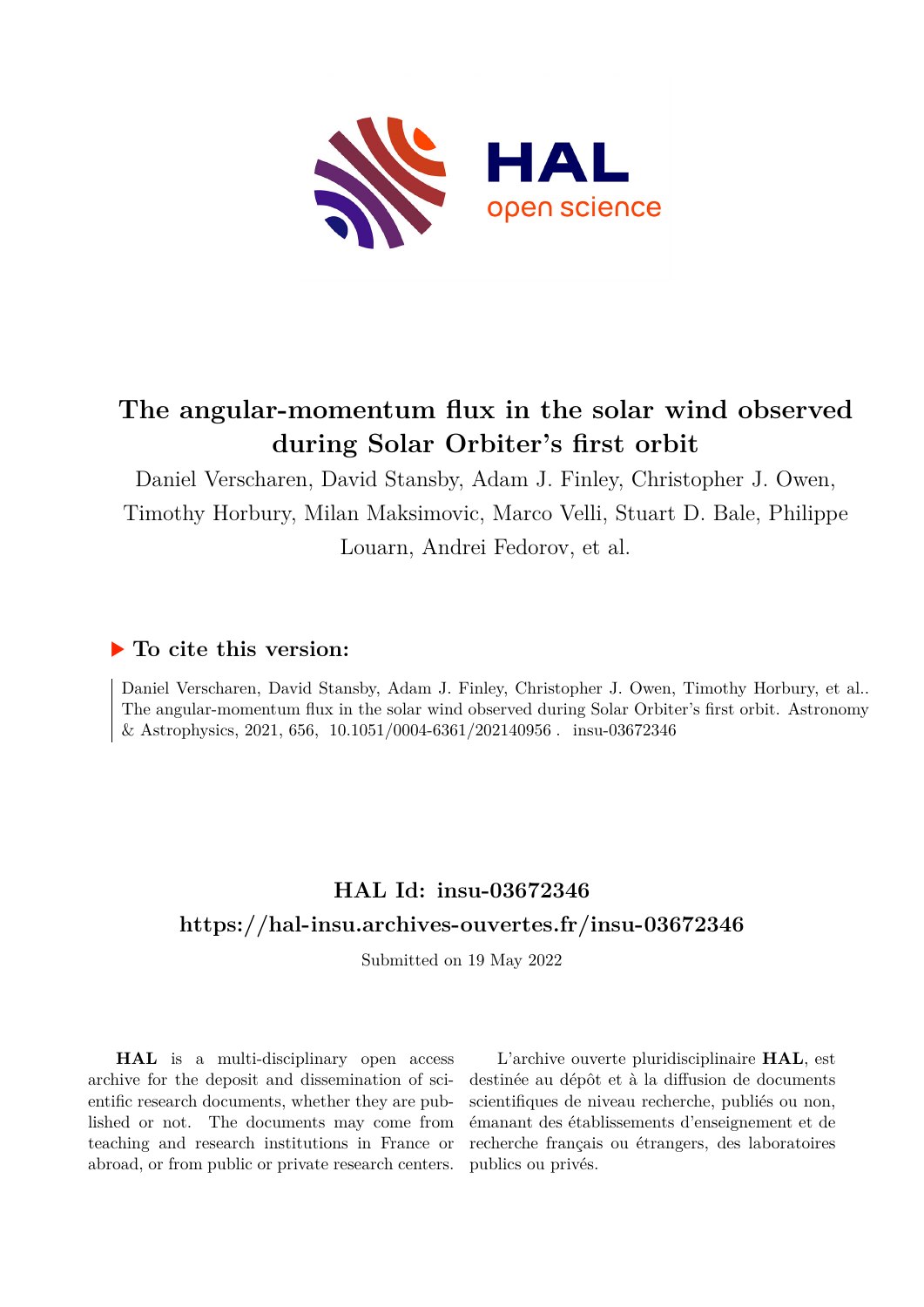Solar Orbiter First Results (Cruise Phase) Solar Orbiter Special issue

# **The angular-momentum flux in the solar wind observed during Solar Orbiter's first orbit**

Daniel Verscharen<sup>1[,](http://orcid.org/0000-0002-0497-1096)2</sup><sup>®</sup>, David Stansby<sup>1</sup>, Adam J. Finley<sup>3</sup>, Christopher J. Owen<sup>1</sup>, Timothy Horbury<sup>4</sup>, Milan Maksimovic<sup>5</sup>, Marco Velli<sup>6</sup>, Stuart D. Bale<sup>4,7,8,9</sup>, Philippe Louarn<sup>10</sup>, Andrei Fedorov<sup>10</sup>, Roberto Bruno<sup>11</sup>, Stefano Livi<sup>12</sup>, Yuri V. Khotyaintsev<sup>13</sup>, Antonio Vecchio<sup>5,14</sup>, Gethyn R. Lewis<sup>1</sup>, Chandrasekhar Anekallu<sup>1</sup>, Christopher W. Kelly<sup>1</sup>, Gillian Watson<sup>1</sup>, Dhiren O. Kataria<sup>1</sup>, Helen O'Brien<sup>4</sup>, Vincent Evans<sup>4</sup>, Virginia Angelini<sup>4</sup>, and the Solar Orbiter SWA, MAG and RPW teams

- <sup>1</sup> Mullard Space Science Laboratory, University College London, Holmbury House, Holmbury St. Mary, Dorking RH5 6NT, UK e-mail: [d.verscharen@ucl.ac.uk](mailto:d.verscharen@ucl.ac.uk)
- <sup>2</sup> Space Science Center, University of New Hampshire, Durham, NH 03824, UK
- <sup>3</sup> Department of Astrophysics-AIM, University of Paris-Saclay and University of Paris, CEA, CNRS, 91191 Gif-sur-Yvette Cedex, France
- <sup>4</sup> Department of Physics, The Blackett Laboratory, Imperial College London, London SW7 2AZ, UK
- <sup>5</sup> LESIA, Observatoire de Paris, Université PSL, CNRS, Sorbonne Université, Université de Paris, 5 place Jules Janssen, 92195 Meudon, France
- <sup>6</sup> Department of Earth, Planetary, and Space Sciences, University of California Los Angeles, Los Angeles, CA 90095, USA
- <sup>7</sup> Physics Department, University of California, Berkeley, CA 94720, USA  $^{8}$  Speed Sciences Lehenter, University of Galifornia, Berkeley, CA 94730
- <sup>8</sup> Space Sciences Laboratory, University of California, Berkeley, CA 94720, USA
- <sup>9</sup> School of Physics and Astronomy, Queen Mary University of London, London E1 4NS, UK
- <sup>10</sup> Institut de Recherche en Astrophysique et Planétologie, 31028 Toulouse Cedex 4, France
- <sup>11</sup> INAF-Istituto di Astrofisica e Planetologia Spaziali, 00133 Roma, Italy
- <sup>12</sup> Southwest Research Institute, San Antonio, TX 78238, USA
- <sup>13</sup> Swedish Institute of Space Physics (IRF), Box 537, 751 21 Uppsala, Sweden
- <sup>14</sup> Radboud Radio Lab., Department of Astrophysics/IMAPP-Radboud University, PO Box 9010, 6500 GL Nijmegen, The Netherlands

Received 31 March 2021 / Accepted 31 May 2021

## **ABSTRACT**

Aims. We present the first measurements of the angular-momentum flux in the solar wind recorded by the Solar Orbiter spacecraft. Our aim is to validate these measurements to support future studies of the Sun's angular-momentum loss.

Methods. We combined 60-min averages of the proton bulk moments and the magnetic field measured by the Solar Wind Analyser and the magnetometer onboard Solar Orbiter. We calculated the angular-momentum flux per solid-angle element using data from the first orbit of the mission's cruise phase in 2020. We separated the contributions from protons and from magnetic stresses to the total angular-momentum flux.

Results. The angular-momentum flux varies significantly over time. The particle contribution typically dominates over the magneticfield contribution during our measurement interval. The total angular-momentum flux shows the largest variation and is typically anticorrelated with the radial solar-wind speed. We identify a compression region, potentially associated with a co-rotating interaction region or a coronal mass ejection, which leads to a significant localised increase in the angular-momentum flux, albeit without a significant increase in the angular momentum per unit mass. We repeated our analysis using the density estimate from the Radio and Plasma Waves instrument. Using this independent method, we find a decrease in the peaks of positive angular-momentum flux, but otherwise, our results remain consistent.

Conclusions. Our results largely agree with previous measurements of the solar wind's angular-momentum flux in terms of amplitude, variability, and dependence on radial solar-wind bulk speed. Our analysis highlights the potential for more detailed future studies of the solar wind's angular momentum and its other large-scale properties with data from Solar Orbiter. We emphasise the need for studying the radial evolution and latitudinal dependence of the angular-momentum flux in combination with data from Parker Solar Probe and other assets at heliocentric distances of 1 au and beyond.

**Key words.** magnetohydrodynamics (MHD) – plasmas – Sun: magnetic fields – solar wind – stars: rotation

## **1. Introduction**

The solar corona expands into interplanetary space in the form of the solar wind (Parker 1958; Neugebauer & Snyder 1962; Verscharen et al. 2019). In this process, the solar wind plasma removes mass, momentum, energy, and angular momentum

from the Sun. In the lower corona, the Sun's magnetic field forces the plasma into a quasi-rigid co-rotation with the photosphere, following the co-rotation of the field's photospheric footpoints. With increasing distance from the photosphere, the torque exerted by the coronal magnetic field on the plasma decreases (Weber & Davis 1967). In this way, the large-scale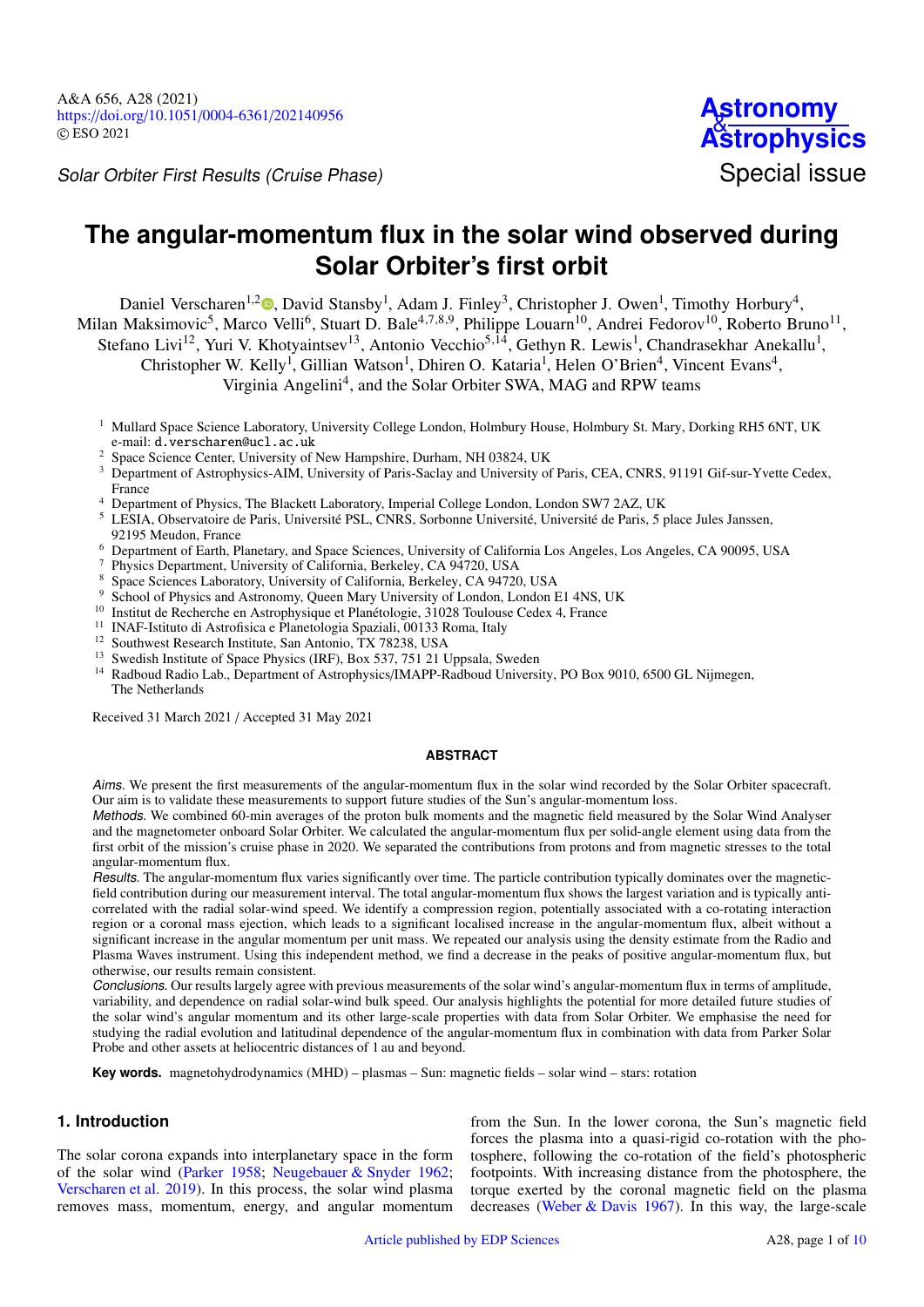magnetic field mediates a smooth transition from co-rotation to quasi-radial expansion. Therefore, the solar wind is not "flung" from the photosphere on a ballistic trajectory, which would lead to a torque-free azimuthal velocity profile taking the following form:

$$
U_{\phi}(r) \simeq \frac{R_{\odot}^2 \Omega_{\odot} \sin \theta}{r},\tag{1}
$$

where  $R_{\odot}$  is the solar radius,  $\Omega_{\odot}$  is the Sun's angular rotation frequency,  $\theta$  is the co-latitude, and *r* is the heliocentric distance. Instead, the solar wind experiences a significant torque in its acceleration region at even larger distances from the photosphere, leading to greater azimuthal speeds than predicted by Eq.  $(1)$ . In turn, the torque applied to the Sun by the magnetic field in this process slows down the Sun's rotation on long time scales (Mestel 1968; Reiners & Mohanty 2012). Local measurements of the solar-wind angular-momentum flux provide an estimate for the global angular-momentum loss rate, which ultimately causes the rotation period of the Sun and, by extrapolation, of Sun-like stars on the main sequence to increase with age (Barnes 2003; Gallet & Bouvier 2013; Matt et al. 2015; Pantolmos & Matt 2017).

Measurements of the solar-wind angular-momentum flux are particularly challenging from an instrumental point of view. They require an accurate determination of the azimuthal component  $U_{\phi}$  of the particle bulk velocity, which is typically more than one order of magnitude less than its radial component *U*r . Nevertheless, early measurements of the solar wind already estimated its angular momentum (Hundhausen et al. 1970; Lazarus & Goldstein 1971; Pizzo et al. 1983; Marsch & Richter 1984). Modern space instrumentation provides us with higher spacecraft-pointing accuracy and, thus, a more accurate determination of  $U_{\phi}$ . Moreover, as the average ratio  $U_{\phi}/U_{\rm r}$  increases<br>with decreasing heliocentric distance, the error in the quantifiwith decreasing heliocentric distance, the error in the quantification of the angular-momentum flux is generally smaller when measured at smaller distances from the Sun (Finley et al. 2020, 2021). In addition, co-rotating interaction regions have not yet formed (Richter & Luttrell 1986; Allen et al. 2020) and interplanetary coronal mass ejections have not expanded enough to disturb nearby wind streams (Möstl et al. 2020) at small distances from the Sun. Therefore, near-Sun measurements enable the sampling of more pristine and less processed solar wind. Solar Orbiter and Parker Solar Probe share the advantages of both modern space instrumentation and an orbit that leads them close to the Sun (Fox et al. 2016; Müller et al. 2020). We present the first observations of the solar wind's angular-momentum flux observed by Solar Orbiter during the first orbit of its cruise phase in 2020.

#### **2. Data analysis**

We analyse a combined set of data from the Proton-Alpha Sensor (PAS) of Solar Orbiter's Solar Wind Analyser (SWA, Owen et al. 2020) suite and from Solar Orbiter's fluxgate magnetometer (MAG, Horbury et al. 2020). Our dataset includes all time intervals from 2020-07-07 until 2020-10-27, for which both SWA/PAS and MAG data are available. We ignore all other intervals and those in which the quality flags for either dataset indicate poor data quality (we only include data with a quality flag of 3). After this selection, we thus retain about 38.9% of the total time interval in our dataset (for time coverage, see also Fig. 1). During this time, Solar Orbiter recorded data at heliocentric distances between 0.591 and 0.989 au. The time average of the spacecraft's heliocentric distance in our dataset is 0.851 au.

The calculation of the angular-momentum flux is very sensitive to uncertainties in the direction of the bulk velocity and in the direction of the magnetic field. The finite angular resolution of PAS introduces an uncertainty in the knowledge of the bulk-speed direction. The calibration accuracy of PAS is  $\leq 1^{\circ}$ . The pointing knowledge of the MAG sensor is largely determined by the uncertainty of the spacecraft's boom deployment angle. It introduces an angular uncertainty of the magnetic-field measurement of  $\leq 1^{\circ}$ . Planned inter-instrument alignment reconstructions of the boom orientation will become feasible in the future once the instruments have recorded sufficient amounts of data for a large statistical analysis (Walsh et al. 2020). For solar wind speeds above 300 km s<sup>-1</sup>, the relative uncertainty of the SWA/PAS speed measurement due to counting statistics is less than 1%. The relative uncertainty of the density measurement is energy-dependent with a maximum of 20%, which we apply as a conservative estimate to our entire dataset. At very low energies (corresponding to solar-wind speeds below ∼300 km s−<sup>1</sup> ), the sensitivity decreases further so that additional correction factors are required, which have not yet been conclusively determined. The expected MAG offset is ∼±0.1 nT, which we take as the absolute uncertainty of our individual magneticfield component measurements. The requirement of the absolute knowledge error of the spacecraft pointing is  $\leq 3$  arcmin (García Marirrodriga et al. 2021), which is mostly driven by the instrument requirements of the remote-sensing suite and a minor contributor to the pointing knowledge uncertainties for our study.

We base our analysis on the PAS normal-mode ground moments integrated from the proton part (core and beam) of the full three-dimensional measured ion distributions and the MAG normal-mode vectors of the magnetic field. In normal mode, the PAS ground moments are available every four seconds, while the MAG vectors are available with a cadence of 8 vectors per second. We merge and average both data products over intervals of 60 min to reduce any natural fluctuations in the data due to, for example, waves and turbulence, as we are interested in the angular-momentum flux of the bulk solar wind. Our selection and averaging procedure leaves us with 1036 individual data points.

The angular momentum is contained in the mechanical flux of the solar-wind particles. In addition, there is transport of angular momentum due to magnetic-field stresses. Ignoring anisotropies in the particle distributions and contributions from particles other than protons<sup>1</sup>, the total angular-momentum flux is thus the sum of the proton and magnetic-field terms (see Marsch & Richter 1984). We define the total angular-momentum flux per solid-angle element in spherical heliocentric coordinates as:

$$
\mathcal{F}_{\text{tot}} = \mathcal{F}_{\text{p}} + \mathcal{F}_{\text{B}},\tag{2}
$$

where

$$
\mathcal{F}_{\mathbf{p}} = r^3 \rho U_{\mathbf{r}} U_{\phi} \tag{3}
$$

is the proton contribution to the angular-momentum flux, and

$$
\mathcal{F}_B = -r^3 \frac{B_r B_\phi}{4\pi} \tag{4}
$$

is the contribution from magnetic stresses (in cgs units) to the angular-momentum flux,  $\rho$  is the proton mass density,  $U$  is the

<sup>1</sup> PAS has the capability to determine the moments of the solar-wind α-particle component as well. However, this dataset requires further calibration, so that we neglect  $\alpha$ -particles at this point.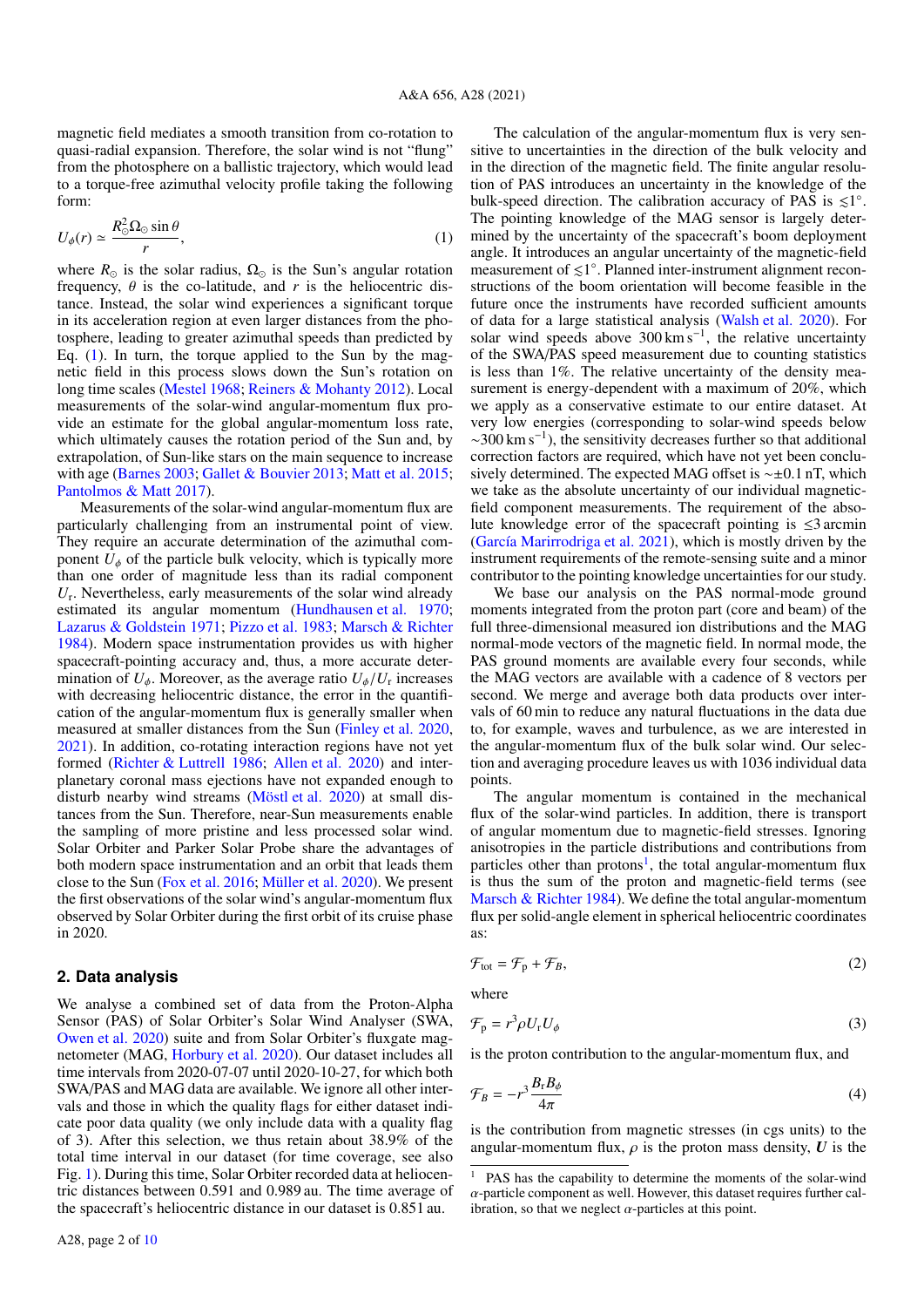

Fig. 1. Time series of the angular-momentum flux per solid-angle element measured during Solar Orbiter's first orbit of the cruise phase. The diagram shows the proton contribution  $\mathcal{F}_p$ , the magnetic-field contribution  $\mathcal{F}_B$ , and the sum of both,  $\mathcal{F}_{tot}$ . In order to increase the visibility, we multiply  $\mathcal{F}_B$  with a factor 10. The magenta squares represent the measurements of  $\mathcal{F}_{tot}$  during the time of the compression region (CR) on 2020-09-06. The axis at the top indicates the heliocentric distance of the spacecraft at the time of the measurement. The scale of this axis is not linear. The grey-shaded areas indicate times for which our merged SWA/PAS-MAG data product is unavailable or the data flags for either dataset indicate poor data quality.

proton bulk velocity, and *B* is the magnetic field. The subscript r indicates the radial vector component, and the subscript  $\phi$  indicates the azimuthal component in spherical heliocentric coordinates. We use our 60-min averages of the measured solar-wind parameters as the input for our calculations of  $\mathcal{F}_p$  and  $\mathcal{F}_B$  according to Eqs. (3) and (4). We recognise that our analysis represents only a first validation of methods to study angular-momentum flux with Solar Orbiter. Therefore, it ignores other contributions to the total angular-momentum flux (see Sect. 4), which must be investigated in future detailed studies.

#### **3. Results**

#### 3.1. Timeseries and overview

Figure 1 shows the timeseries of  $\mathcal{F}_p$ ,  $\mathcal{F}_B$ , and  $\mathcal{F}_{tot}$  over the analysed data interval. Gaps in this plot represent data gaps or those intervals that we exclude according to our selection criteria. Figure 1 illustrates the natural variation of the angularmomentum flux over time, which is typically greater than its mean magnitude. Across all data points, the mean value of  $\mathcal{F}_p$ is 2.29 × 10<sup>-11</sup> au<sup>3</sup> g cm<sup>-1</sup> s<sup>-2</sup> sr<sup>-1</sup>, while the mean value of  $\mathcal{F}_B$ <br>is 1.72 × 10<sup>-11</sup> au<sup>3</sup> g cm<sup>-1</sup> s<sup>-2</sup> sr<sup>-1</sup>. In general  $\mathcal{F}_B$  exhibits sigis 1.72 × 10<sup>-11</sup> au<sup>3</sup> g cm<sup>-1</sup> s<sup>-2</sup> sr<sup>-1</sup>. In general,  $\mathcal{F}_p$  exhibits sig-<br>nificantly more variation than  $\mathcal{F}_p$ . As expected for a conserved nificantly more variation than  $\mathcal{F}_B$ . As expected for a conserved quantity,  $F_{\text{tot}}$  shows no secular dependence on heliocentric distance.

On 2020-09-06, we recorded a time interval of significantly increased  $\mathcal{F}_p$  and  $\mathcal{F}_{\text{tot}}$ . Upon closer inspection, this interval corresponds to a time of increased  $\rho$ , probably associated with the compression in front of a co-rotating interaction region or a coronal mass ejection seen as a flux rope in the magnetic field. Due to this enhancement in  $\rho$ , the associated plasma carries more angular-momentum flux than the solar wind before or after the compression region. The compression region does not exhibit enhancements in  $U_r$  or  $U_\phi$  (not shown here), suggesting that the compression region facilitates a similar angular-momentum flux per unit mass as the solar wind. Our results in Sect. 3.4 support this suggestion. We highlight the measurements taken during the



Fig. 2. Histogram of the proton contribution  $\mathcal{F}_p$  to the solar wind's angular-momentum flux per solid-angle element. The vertical axis indicates the probability density of  $\mathcal{F}_p$ . We stack the histograms for fast  $(U_r > 500 \text{ km s}^{-1})$ , intermediate (400 km s<sup>-1</sup>  $\le U_r \le 500 \text{ km s}^{-1}$ ), and slow  $(U_r < 400 \text{ km s}^{-1})$  wind. The magenta areas represent the measlow ( $U_r < 400 \text{ km s}^{-1}$ ) wind. The magenta areas represent the mea-<br>surements of  $\mathcal{F}_r$  during the time of the compression region (CR) on surements of  $\mathcal{F}_p$  during the time of the compression region (CR) on 2020-09-06.

time interval associated with this compression region in our figures as magenta squares.

#### 3.2. Variability of the angular-momentum flux

In Figs. 2 and 3, we show histograms of the measured values of  $\mathcal{F}_p$  and  $\mathcal{F}_B$  for our dataset in terms of their probability distributions. We colour-code the contributions from fast, intermediate, and slow solar wind in our histograms. Due to the dominance of  $\mathcal{F}_{p}$ , the histogram of the probability distribution for  $\mathcal{F}_{\text{tot}}$ (not shown) is almost identical to the histogram for  $\mathcal{F}_p$ . Both histograms reflect the broad variation in the angular-momentum flux and the range of observed values. According to Fig. 2, the majority of the distribution is centred around negative values of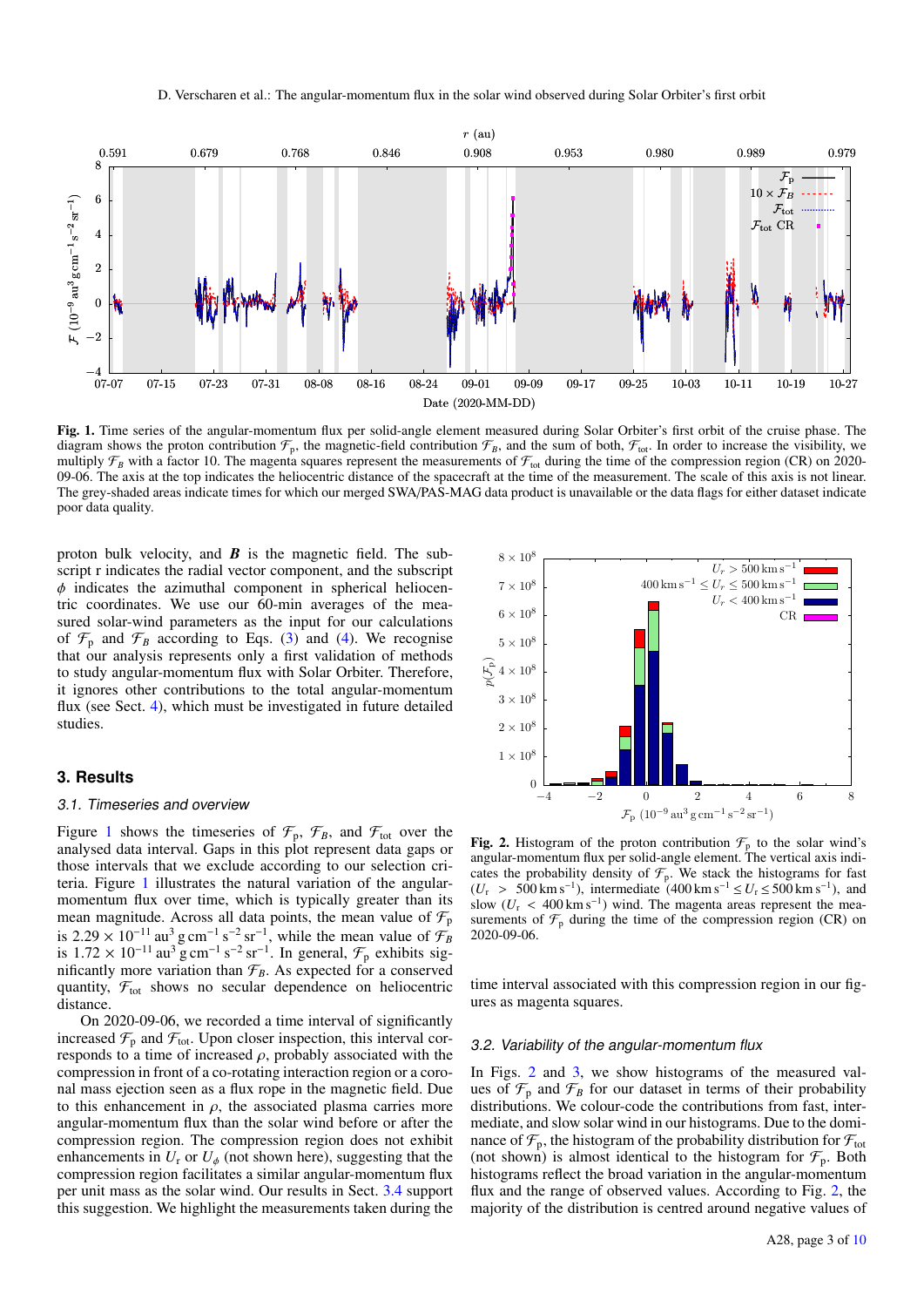

Fig. 3. Histogram of the magnetic-field contribution  $\mathcal{F}_B$  to the solar wind's angular-momentum flux per solid-angle element. Details are the same as in Fig. 2.

 $\mathcal{F}_p$ , while the outliers at large  $\mathcal{F}_p$  shift the mean of our measurements to  $\mathcal{F}_p > 0$ . These outliers are mostly associated with the compression region on 2020-09-06.

For a more quantitative statistical analysis, we list the mean values, the standard deviations, as well as the maximum and minimum values of  $\mathcal{F}_p$ ,  $\mathcal{F}_B$ , and  $\mathcal{F}_{\text{tot}}$  in Table 1. In addition, Table 1 provides these statistical markers separated by time intervals with  $U_r < 400 \text{ km s}^{-1}$  and  $U_r > 500 \text{ km s}^{-1}$  as a means to distinguish characteristic slow wind from fast wind respecto distinguish characteristic slow wind from fast wind, respectively. We find that  $\mathcal{F}_p > 0$  and  $\mathcal{F}_{\text{tot}} > 0$  in the observed slowwind intervals  $(U_r < 400 \text{ km s}^{-1})$ , while  $\mathcal{F}_p < 0$  and  $\mathcal{F}_{tot} < 0$ <br>in the observed fast-wind intervals  $(U > 500 \text{ km s}^{-1})$ . A simiin the observed fast-wind intervals  $(U_r > 500 \text{ km s}^{-1})$ . A simi-<br>lar behaviour has been seen in Parker Solar Probe measurements lar behaviour has been seen in Parker Solar Probe measurements (Finley et al. 2021). In the separated data subsets for slow wind and fast wind, the mean values of  $|\mathcal{F}_p|$  are greater than the mean value of  $|\mathcal{F}_p|$  in our full dataset of all measurements. The means of  $\mathcal{F}_B$  are positive, independent of our categorisation by wind speed, and the mean value of  $\mathcal{F}_B$  in our slow-wind and fast-wind intervals is less than the mean value of  $\mathcal{F}_B$  in all measurement intervals. We note, however, that the mean value of  $\mathcal{F}_B$  is very small for the separated slow-wind and fast-wind intervals, so that this result is potentially not significant (see also Fig. 5).

#### 3.3. Speed dependence of the angular-momentum flux

Figure 4 shows our measurements of  $\mathcal{F}_p$  as a function of  $U_r$ . This visualisation confirms the significant  $U_r$ -dependence of the angular-momentum flux, which has been noted in previous studies and is discussed further in Sect. 4. The particle contribution to the angular-momentum flux shows a stronger relative variation in slow wind compared to fast wind. We also observe a trend towards negative values of  $\mathcal{F}_{p}$  (and thus  $\mathcal{F}_{tot}$ ) at larger  $U_{r}$ . Figure 5 shows the same but for  $\mathcal{F}_B$ . The magnetic-field contribution does not follow the same clear trend in its *U*r-dependence as  $\mathcal{F}_p$ . Figures 4 and 5 include horizontal and vertical error bars to represent  $\Delta U_{\rm r}$ ,  $\Delta \mathcal{F}_{\rm p}$ , and  $\Delta \mathcal{F}_{\rm \mathcal{B}}$ . The error bars follow from error propagation of the individual measurement uncertainties quoted in Sect. 2, which corresponds to the application of the standard error of the mean based on the individual uncertainties. We find that, in our hourly averages, the relative errors  $\Delta U_r$ ,  $\Delta \mathcal{F}_p$ , and ∆F*<sup>B</sup>* are negligible.

A comparison of the magenta points in Figs. 4 and 5 reveals that  $\mathcal{F}_B$  is not enhanced in the compression region compared to the time intervals outside the compression region. We note that the unit on the vertical axis in Fig. 5 is one order of magnitude smaller than the unit on the vertical axis in Fig. 4. This reflects again that  $\mathcal{F}_p$  is on average the dominant contribution to  $\mathcal{F}_{\text{tot}}$ . In order to quantify the  $U_r$ -dependence, we apply least-squares Marquardt–Levenberg fits to our measurements according to the linear equation:

$$
\mathcal{F} = aU_{\rm r} + b,\tag{5}
$$

with the fit parameters *a* and *b*, where  $\mathcal{F}$  represents either  $\mathcal{F}_p$ ,  $\mathcal{F}_B$ , or  $\mathcal{F}_{\text{tot}}$ . We show the resulting fit parameters including their errors in Table 2.

#### 3.4. Mass-flux dependence of the angular-momentum flux

We define the proton mass flux per solid-angle element as:

$$
\mathcal{G}_{\mathrm{p}} = r^2 \rho U_{\mathrm{r}}.\tag{6}
$$

As  $\mathcal{F}_p$  is carried by the proton flow, we combine  $\mathcal{F}_p$  and  $\mathcal{G}_p$  in Fig. 6 and analyse their dependence. We colour-code each measurement point with its associated value of  $U_r$ , which allows us to link Fig. 6 with Fig. 4. All time intervals with  $G_p \ge$  $2 \times 10^{-15}$  au<sup>2</sup> g cm<sup>-2</sup> s<sup>-1</sup> sr<sup>-1</sup> in our dataset exhibit  $\mathcal{F}_p > 0$ . The majority of these points correspond to the compression region majority of these points correspond to the compression region on 2020-09-06. We highlight them as magenta squares in Fig. 6, illustrating that the mass-flux dependence is a useful method to separate transient and atypical plasma intervals from the regular background solar wind (see also Stansby et al. 2019).

The value of  $rU_{\phi}$  is a measure of the local specific angular momentum per proton. Since  $\mathcal{F}_p = rU_{\phi} \mathcal{G}_p$ , isocontours of constant  $rU_{\phi}$  correspond to bent curves when using a logarithmic  $G_p$ -axis in Fig. 6. We show these isocontours as grey dashed curves for a range of  $rU_{\phi}$  values from  $\pm 10$  to  $\pm 40$  au km s<sup>-1</sup>. At the low  $G$  and the distribution scatters almost symmetrically the low- $G_p$  end, the distribution scatters almost symmetrically around a value of  $\mathcal{F}_p = 0$ . The envelope of the distribution in this  $G_p$  range follows isocontours of constant  $\pm |rU_{\phi}|$ , meaning that the scatter in  $\mathcal{F}$  is well defined by a fixed range of constant magnetic the scatter in  $\mathcal{F}_p$  is well defined by a fixed range of constant magnitudes of the angular momentum per proton. At intermediate  $G_p$ , the symmetry around  $\mathcal{F}_p = 0$  breaks, and more data points occur at  $\mathcal{F}_p > 0$ . At  $\mathcal{F}_p > 0$ , the envelope of the data distribution in terms of  $rU_{\phi}$  decreases as  $\mathcal{G}_{p}$  increases in the intermediate- $\mathcal{G}_{p}$ range. The points representing the compression region largely lie on the same isocontours of  $rU_{\phi}$  as the bulk of the slow solar wind. This behaviour suggests that the increase in  $\mathcal{F}_p$  associated with the compression region is mostly due to an increase in  $\rho$ rather than to an increase in the specific angular momentum per proton compared to the regular slow wind.

#### 3.5. Spectral analysis of the angular-momentum flux

Solar Orbiter's high temporal resolution in the measurement of both the particles and the magnetic field enables the analysis of the power spectrum of the variable angular-momentum flux over a wide range of frequencies. In order to demonstrate the suitability of Solar Orbiter data for future studies of this type, we present such a spectral analysis of the angular-momentum flux based on our dataset. We applied a non-uniform fast Fourier transform (Barnett et al. 2019; Barnett 2021) to the timeseries data of  $\mathcal{F}_p$ and  $\mathcal{F}_B$  throughout our entire dataset. For this calculation, we use 1-min averages of the data instead of the 60-min averages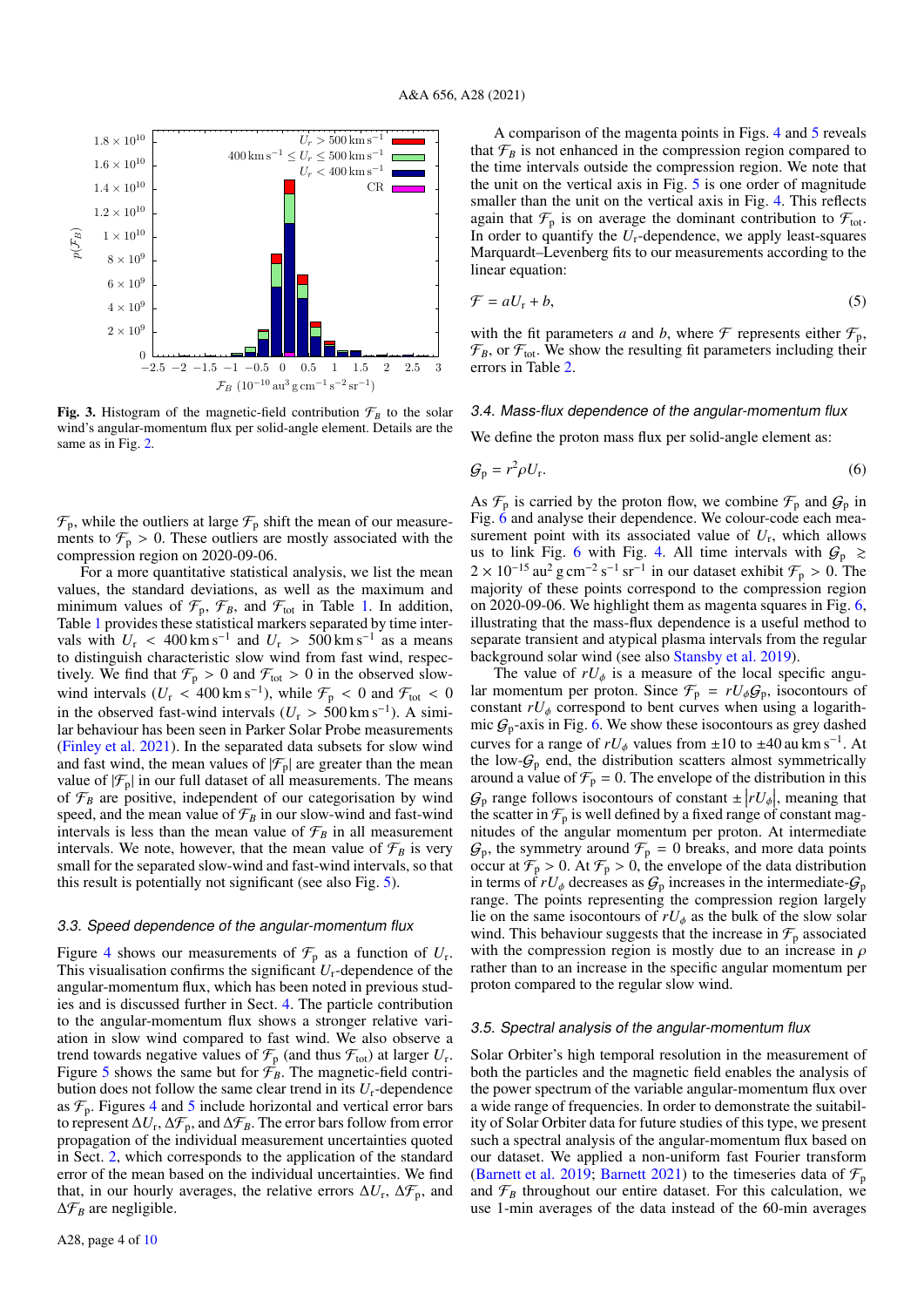|                                                                                           | Mean              | Min                                                                                                                                                                                                                            | Max   |
|-------------------------------------------------------------------------------------------|-------------------|--------------------------------------------------------------------------------------------------------------------------------------------------------------------------------------------------------------------------------|-------|
|                                                                                           |                   | $(10^{-11} \text{ au}^3 \text{ g cm}^{-1} \text{ s}^{-2} \text{ sr}^{-1})$ $(10^{-9} \text{ au}^3 \text{ g cm}^{-1} \text{ s}^{-2} \text{ sr}^{-1})$ $(10^{-9} \text{ au}^3 \text{ g cm}^{-1} \text{ s}^{-2} \text{ sr}^{-1})$ |       |
| All speeds                                                                                |                   |                                                                                                                                                                                                                                |       |
|                                                                                           | $2.29 \pm 82.57$  | $-3.66$                                                                                                                                                                                                                        | 6.19  |
|                                                                                           | $1.72 \pm 4.16$   | $-0.194$                                                                                                                                                                                                                       | 0.264 |
| $\begin{array}{c} \mathcal{F}_p \\ \mathcal{F}_B \\ \mathcal{F}_{\text{tot}} \end{array}$ | $4.01 \pm 82.59$  | $-3.75$                                                                                                                                                                                                                        | 6.19  |
| $U_r < 400$ km s <sup>-1</sup>                                                            |                   |                                                                                                                                                                                                                                |       |
|                                                                                           | $15.5 \pm 81.2$   | $-3.37$                                                                                                                                                                                                                        | 6.19  |
|                                                                                           | $0.923 \pm 5.560$ | $-0.230$                                                                                                                                                                                                                       | 0.254 |
| $\mathcal{F}_{p}$<br>$\mathcal{F}_{B}$<br>$\mathcal{F}_{tot}$                             | $16.4 \pm 81.0$   | $-3.37$                                                                                                                                                                                                                        | 6.19  |
| $U_r > 500$ km s <sup>-1</sup>                                                            |                   |                                                                                                                                                                                                                                |       |
|                                                                                           | $-73.4 \pm 119.8$ | $-5.48$                                                                                                                                                                                                                        | 0.834 |
| $\mathcal{F}_p$ $\mathcal{F}_B$                                                           | $0.593 \pm 5.474$ | $-0.174$                                                                                                                                                                                                                       | 0.101 |
| $\mathcal{F}_{\text{tot}}$                                                                | $-72.8 \pm 121.8$ | $-5.49$                                                                                                                                                                                                                        | 0.868 |

Table 1. Statistical properties of  $\mathcal{F}_p$ ,  $\mathcal{F}_B$ , and  $\mathcal{F}_{tot}$  in our full dataset and split by radial solar-wind speed.



Fig. 4. Dependence of the proton contribution  $\mathcal{F}_p$  to the angularmomentum flux on the radial proton bulk speed *U*<sup>r</sup> . We show the measurements of  $\mathcal{F}_p$  as points and overplot the linear fit to Eq. (5) as a black line. All measurement points have horizontal and vertical error bars, which are small due to the time-averaging. The fit parameters are given in Table 2. The magenta squares represent the measurements of  $\mathcal{F}_p$  during the time of the compression region (CR) on 2020-09-06.

used in our study otherwise. This choice allows us to explore the variability of  $\mathcal{F}_p$  and  $\mathcal{F}_p$  over a wider range of frequencies. Figure 7 shows the resulting power spectral densities (PSDs) of  $\mathcal{F}_p$  and  $\mathcal{F}_B$  as functions of frequency *v*.

We observe a spectral break in the PSDs of both contributions to the angular-momentum flux near a frequency of  $v \approx 10^{-5}$  Hz. We perform separate power-law fits to  $PSD(\mathcal{F}_p)$  and  $PSD(\mathcal{F}_B)$  on both sides of their spectral breakpoints. We find  $PSD(\mathcal{F}_n) \propto v^{-0.45\pm0.12}$  in the low-*v* breakpoints. We find  $PSD(\mathcal{F}_p) \propto v^{-0.45 \pm 0.12}$  in the low-v<br>regime and  $PSD(\mathcal{F}) \propto v^{-0.448 \pm 0.012}$  in the high-v regime regime and  $PSD(\mathcal{F}_p) \propto v^{-1.448 \pm 0.012}$  in the high- $\nu$  regime.<br>Likewise  $PSD(\mathcal{F}_n) \propto v^{-0.49 \pm 0.14}$  in the low  $\nu$  regime and Likewise,  $PSD(\mathcal{F}_B) \propto v^{-0.49 \pm 0.14}$  in the low-*v* regime and  $PSD(\mathcal{F}_B) \propto v^{-1.377 \pm 0.012}$  in the high-*v* regime. We overplot the fit  $PSD(\mathcal{F}_B) \propto \gamma^{-1.377 \pm 0.012}$  in the high- $\nu$  regime. We overplot the fit results in Fig. 7 results in Fig. 7.

#### **4. Discussion**

Our measurements of  $|\mathcal{F}_p|$  are largely in agreement with previous measurements in the solar wind, which reveal values of about  $4.4...5.9 \times 10^{-11}$  au<sup>3</sup> g cm<sup>-1</sup> s<sup>-2</sup> sr<sup>-1</sup> (Pizzo et al. 1983),



Fig. 5. Dependence of the magnetic-field contribution  $\mathcal{F}_B$  to the angularmomentum flux on the radial proton bulk speed  $U_r$ . We show the measurements of  $\mathcal{F}_B$  as points and overplot the linear fit to Eq. (5) as a black line. All measurement points have horizontal and vertical error bars, which are small due to the time-averaging. The fit parameters are given in Table 2. The magenta squares represent the measurements of  $\mathcal{F}_B$  during the time of the compression region (CR) on 2020-09-06.

**Table 2.** Results of our linear fits to the  $U_r$ -dependence of  $\mathcal{F}_p$ ,  $\mathcal{F}_B$ , and  $\mathcal{F}_{\text{tot}}$  according to Eq. (5).

|                                                   | a                                                                                                                                                    |                     |
|---------------------------------------------------|------------------------------------------------------------------------------------------------------------------------------------------------------|---------------------|
|                                                   | $(10^{-17} \text{ au}^3 \text{ g cm}^{-2} \text{ s}^{-1} \text{ sr}^{-1})$ $(10^{-9} \text{ au}^3 \text{ g cm}^{-1} \text{ s}^{-2} \text{ sr}^{-1})$ |                     |
|                                                   | $-3.86 \pm 0.32$                                                                                                                                     | $1.45 + 0.12$       |
| $\frac{\mathcal{F}_{\rm p}}{\mathcal{F}_{\rm B}}$ | $0.024 \pm 0.017$                                                                                                                                    | $0.0082 \pm 0.0065$ |
| $\mathcal{F}_{\text{tot}}$                        | $-3.84 \pm 0.32$                                                                                                                                     | $1.45 + 0.12$       |
|                                                   |                                                                                                                                                      |                     |

 $4.4...11.2 \times 10^{-11}$  au<sup>3</sup> g cm<sup>-1</sup> s<sup>-2</sup> sr<sup>-1</sup> (Finley et al. 2020), and<br>1.09  $2.43 \times 10^{-10}$  au<sup>3</sup> g cm<sup>-1</sup> s<sup>-2</sup> sr<sup>-1</sup> (Liu et al. 2021) as aver- $1.09...2.43 \times 10^{-10}$  au<sup>3</sup> g cm<sup>-1</sup> s<sup>-2</sup> sr<sup>-1</sup> (Liu et al. 2021) as aver-<br>ages over their whole datasets ages over their whole datasets.

As shown in Sect. 3.3, we find a general trend of decreasing  $\mathcal{F}_p$  with increasing  $U_r$ , consistent with previous findings in data from Wind and Parker Solar Probe (Finley et al. 2019, 2020, 2021) and with estimates based on the observation of the Earth's magnetotail deflection (Němeček et al. 2020). The observation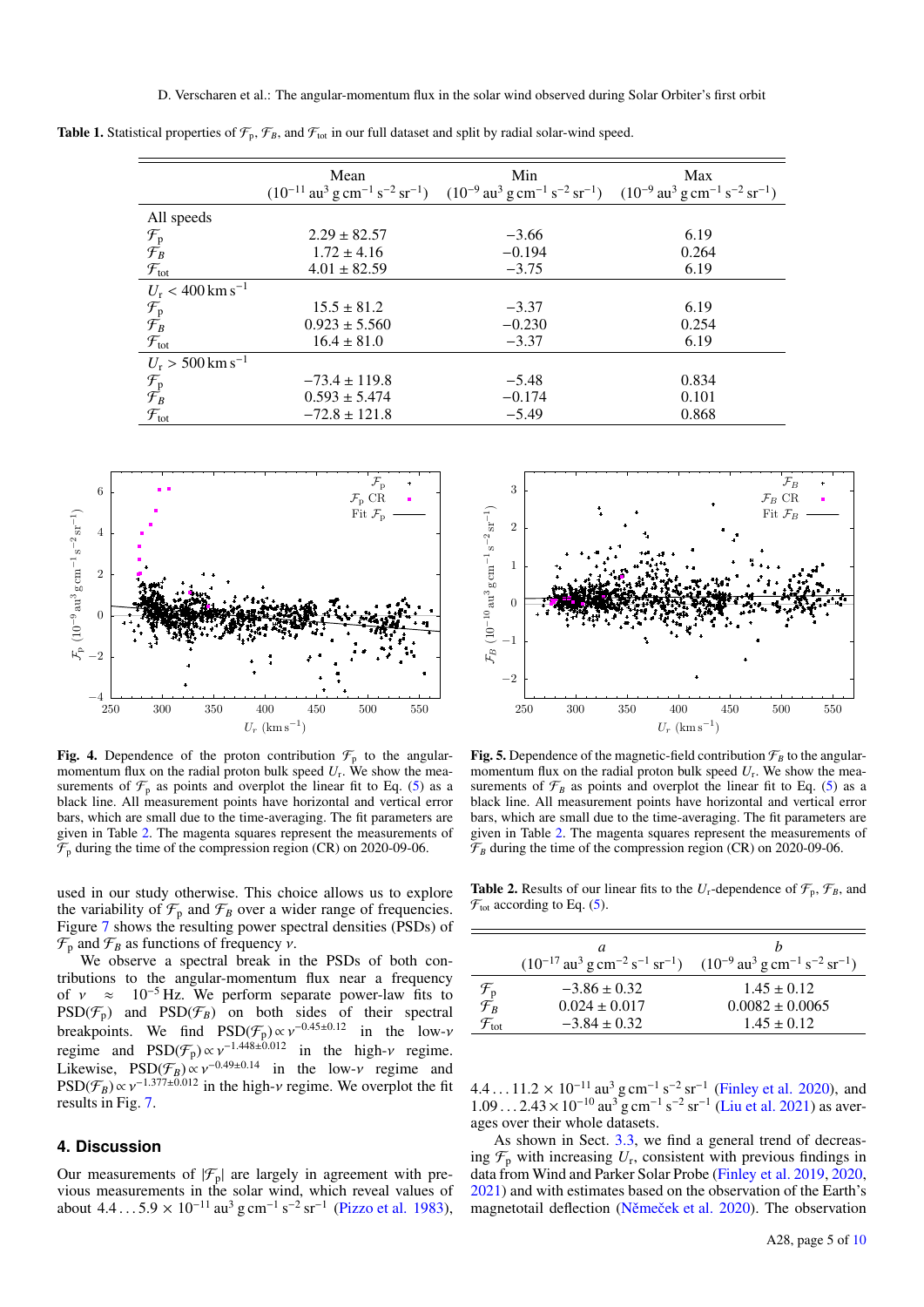

Fig. 6. Dependence of the proton contribution  $\mathcal{F}_p$  to the angularmomentum flux on the radial proton mass flux  $G_p$ . The point colour represents the value of  $U_r$  for each measurement. The magenta squares represent measurements during the time of the compression region (CR) on 2020-09-06. The grey dashed curves indicate contours of constant  $rU_\phi$ .



Fig. 7. Power spectral densities (PSDs) of  $\mathcal{F}_p$  and  $\mathcal{F}_p$ . The straight lines show power-law fits of the partial spectra of  $\mathcal{F}_p$  and  $\mathcal{F}_B$ .

of this trend in near-Sun data suggests that the trend is generated close to the Sun and not by local deflections at large distances. On average,  $\mathcal{F}_p > 0$  for  $U_r \le 376 \text{ km s}^{-1}$  and  $\tilde{\mathcal{F}}_p < 0$  for  $U_r \ge 376 \text{ km s}^{-1}$  according to our fit result applied to the data shown in Fig. 4. The magnetic-field contribution  $\mathcal{F}_B$  shows only a small dependence on  $U_r$ , which is consistent with recent measurements from Parker Solar Probe (Liu et al. 2021).

Averaged over very long timescales, we expect both the particle contribution and the magnetic-field contribution to the angular-momentum flux to be positive due to the Sun's sense of rotation and the direction of the average Parker (1958) field. In addition, we anticipate an overall loss of the Sun's angular momentum based on observed trends in the rotation periods of Sun-like stars, which decrease with age along the main sequence. This finding is generally interpreted as a consequence of magnetised stellar winds (Lorenzo-Oliveira et al. 2019; do Nascimento et al. 2020). In the Sun's specific case, a positive net  $\mathcal{F}_{\text{tot}}$  corresponds to a net loss of the Sun's rotational angular momentum.

Moreover, we expect the average relative contribution of  $\mathcal{F}_B$  to the total angular-momentum flux to decrease slightly with increasing heliocentric distance as magnetic stress is converted into particle angular momentum (Weber & Davis 1967), although Marsch & Richter (1984) do not find clear evidence for this behaviour within 1 au. Previous measurements of  $\mathcal{F}_B$  reveal values of about  $4.1...4.7 \times 10^{-11}$  au<sup>3</sup> g cm<sup>-1</sup> s<sup>-2</sup> sr<sup>-1</sup> (Pizzo et al.<br>1983) 3.6  $4.7 \times 10^{-11}$  au<sup>3</sup> g cm<sup>-1</sup> s<sup>-2</sup> sr<sup>-1</sup> (Finley et al. 2020) 1983),  $3.6...4.7 \times 10^{-11}$  au<sup>3</sup> g cm<sup>-1</sup> s<sup>-2</sup> sr<sup>-1</sup> (Finley et al. 2020),<br>and  $2.1 \times 3.8 \times 10^{-11}$  au<sup>3</sup> g cm<sup>-1</sup> s<sup>-2</sup> sr<sup>-1</sup> (Liu et al. 2021) as the and  $2.1 \dots 3.8 \times 10^{-11}$  au<sup>3</sup> g cm<sup>-1</sup> s<sup>-2</sup> sr<sup>-1</sup> (Liu et al. 2021) as the averages over their whole datasets at small heliocentric disaverages over their whole datasets at small heliocentric distances. These values are indeed greater than our mean values measured at Solar Orbiter's distances from the Sun, consistent with an average transfer of angular momentum from the field to the particles taking place between 0.3 and 0.7 au. Averaged over two solar cycles, Finley et al. (2019) find  $\mathcal{F}_B \approx 3.58 \times 10^{-11}$  au<sup>3</sup> g cm<sup>-1</sup> s<sup>-2</sup> sr<sup>-1</sup> in data from the Wind spacecraft at 1 au. Comparing to the averages at small heliocentric distances, this 1 au long-term average is also consistent with an overall decreasing trend of  $\mathcal{F}_B$  with increasing *r*. We note, however, that our average  $\mathcal{F}_B$  at intermediate distances is even smaller than the 1 au long-term average from Wind. This discrepancy is probably the result of the limited statistics in our dataset and the specific solar wind streams encountered by Solar Orbiter during its first orbit at this particular phase of the solar cycle. Radial alignments between Solar Orbiter, Parker Solar Probe, and potentially other assets with suitable pointing accuracy and instrumentation will help us to understand the partition of the contributions to the angular-momentum flux over longer time intervals in the future. In general, we expect a significant dependence of the angularmomentum flux on the Sun's 11-year activity cycle based on changes to the global magnetic field strength and changing solarwind source regions (Finley et al. 2018).

Notwithstanding these expectations regarding large-scale behaviour, our measurements reveal the large variation of the angular-momentum flux over many timescales, from a few hours to months. Taking our full measurement time interval into account, the relative variations in  $\mathcal{F}_p$  are greater than the relative variations in  $\mathcal{F}_B$ . When separating fast and slow wind, however, the relative variations in  $\mathcal{F}_B$  are greater than those in  $\mathcal{F}_p$ both in the intervals with slow  $(U_r < 400 \text{ km s}^{-1})$  and in the intervals with fast  $(U_r > 500 \text{ km s}^{-1})$  solar wind. A potential reaintervals with fast  $(U_r > 500 \text{ km s}^{-1})$  solar wind. A potential reason for this behaviour lies in the fact that  $\mathcal{F}_r$  does not directly son for this behaviour lies in the fact that  $\mathcal{F}_B$  does not directly depend on  $U_r$ , while  $\mathcal{F}_p$  changes significantly with  $U_r$  (see Figs. 4 and 5). We attribute the natural variations in the angularmomentum flux to changes in the solar-wind source regions (Schwenn 2006; Tindale & Chapman 2017), deflections during the expansion (Egidi et al. 1969; Siscoe et al. 1969), or largescale fluctuations as part of the turbulent spectrum (Tu  $\&$  Marsch 1995; Bruno & Carbone 2013). Furthermore, the complex field and flow geometries in the low corona and latitudinal variations of the source regions create variations in  $\mathcal{F}_{tot}$  (Finley & Matt 2017; Réville & Brun 2017; Boe et al. 2020; Finley et al. 2020).

Figure 6 confirms that the scatter of data points around  $\mathcal{F}_p = 0$  is more symmetric in the tenuous, low- $\mathcal{G}_p$  wind than in the denser, high- $G_p$  wind. Assuming that all wind is ejected from the Sun with positive  $\mathcal{F}_p$  due to the Sun's sense of rotation<sup>2</sup>, negative  $\mathcal{F}_p$  can only be created by local stream interactions, which in turn must increase  $\mathcal{F}_p$  of neighbouring plasma in order to fulfil angular-momentum conservation. Our observation of a more symmetric distribution around  $\mathcal{F}_p = 0$  at low  $\mathcal{G}_p$  is then consistent with a scenario in which these local stream interactions

Realistically, the possibility exists that some wind streams are initiated with  $U_{\phi}$  < 0 at the Sun.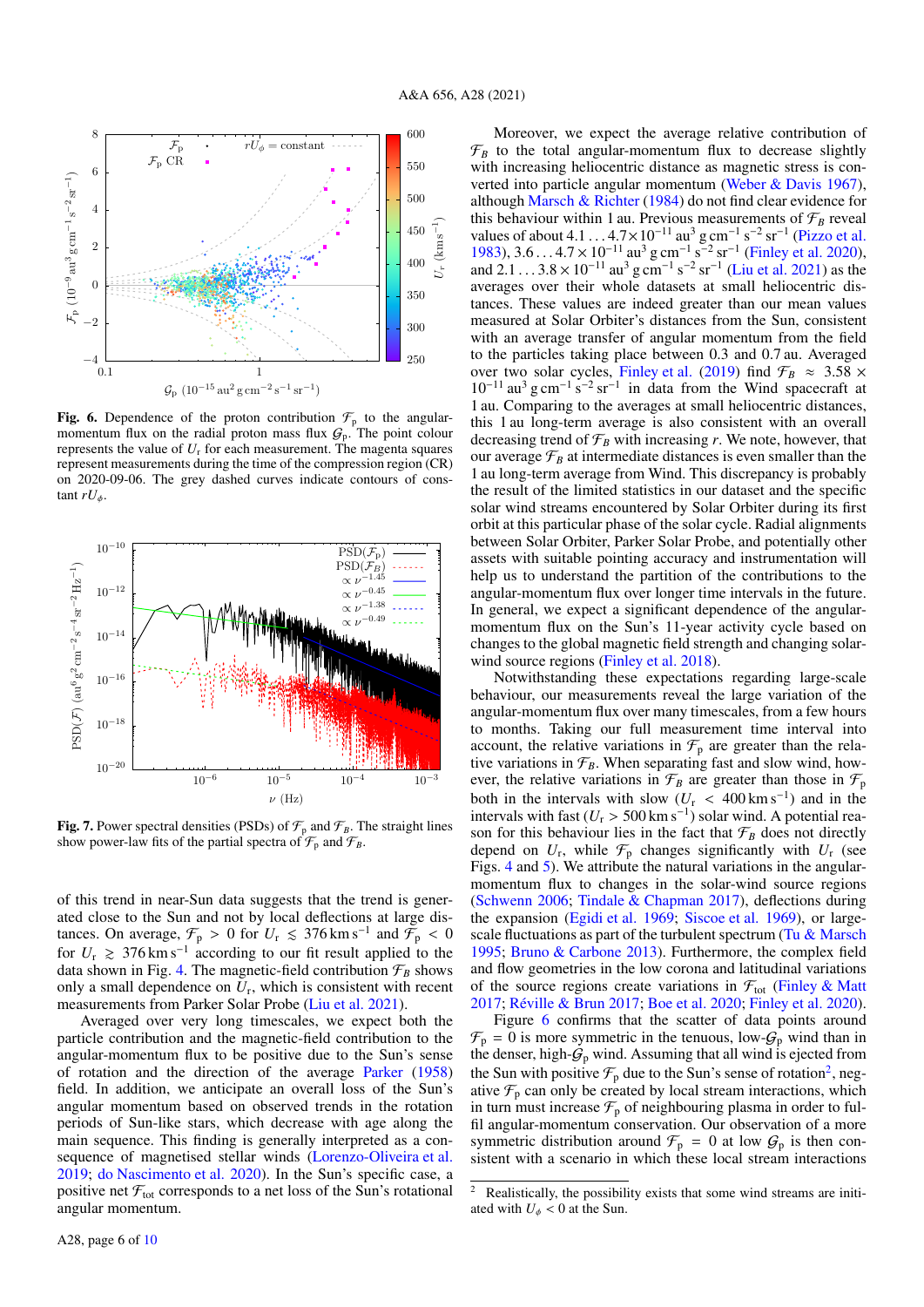occur more effectively in low- $G_p$  wind. In this scenario, the mixing of  $\mathcal{F}_p$  in low- $\mathcal{G}_p$  wind leaves the high- $\mathcal{G}_p$  wind as the main carrier of net angular-momentum flux. Figure 6 then suggests that most of the net angular-momentum flux in the solar wind is carried by dense slow wind with  $\mathcal{F}_p > 0$  in the intermediate-tohigh- $G_p$  range.

Our spectral analysis of  $\mathcal{F}_p$  and  $\mathcal{F}_B$  in Sect. 3.5 quantifies the variations of the angular-momentum flux depending on the frequency,  $\nu$ . The averaging time (60 min) for our analysis of the angular-momentum flux outside of Sect. 3.5 corresponds to  $v = 2.78 \times 10^{-4}$  Hz, which lies well inside the accessible frequency range of the high- $\nu$  regime. Figure 7 does not exhibit a clear peak at the frequency associated with the Sun's equatorial rotation frequency,  $v = \Omega_{\odot}/2\pi \approx 4.7 \times 10^{-7}$  Hz. The lack of such a feature suggests that the variability of the angularmomentum flux induced by repeated passes of source regions due to the Sun's rotation is negligible in our dataset. However, a spectral analysis of variations on these long timescales is not fully reliable at this stage of the mission due to the short overall duration of the dataset and its patchiness. The smallest gaps in our dataset are on order a few minutes, while the longest gap is 18 days long. We note in this context that large-scale interplanetary structures such as co-rotating interaction regions, which could be responsible for variations on these timescales, typically decay after a few revolutions. The breakpoint at  $v \sim 10^{-5}$  Hz corresponds to a timescale of ∼28 h. Assuming that this variation is frozen into the solar wind flow, this timescale corresponds to a convected length scale of <sup>∼</sup>0.27 au according to Taylor's hypothesis (Taylor 1938) based on an average  $U_{\rm r} \approx 400 \,\rm km\,s^{-1}$ . This scale is greater than the typical correlation length in solar wind turbulence in the inner heliosphere (Matthaeus & Goldstein 1982; Bruno & Dobrowolny 1986; Bruno & Carbone 2013; Bourouaine et al. 2020). We note, however, that the uncertainty in the visual determination of the breakpoint frequency permits values between ~6 × 10<sup>-6</sup> Hz and ~4 × 10<sup>-5</sup> Hz due to the noise in our Fourier spectrum. Length scales within the corresponding range of breakpoint scales are still greater than the typical correlation length. In addition, the determination of the correlation length itself is to a certain degree method-dependent. Some estimates for the correlation length of velocity fluctuations provide the same order of magnitude as the length scale associated with our breakpoint in  $PSD(\mathcal{F}_p)$  (Podesta et al. 2008), supporting the link between fluctuations in angular-momentum flux with the turbulent fluctuations in the solar wind. It is worthwhile to perform a scale-dependent study of the angular-momentum flux in the future, in particular, by separating the variations in the low- $\nu$ regime and in the high-ν regime.

Sporadic events, such as the compression on 2020-09-06, contribute to the natural variations of the angular-momentum flux. We do not remove events like these from our statistical analysis even though they introduce a bias, as seen in Figs. 1 and 2. The on-average greater variations in slow solar wind are reflected by the greater variation of the proton contribution  $\mathcal{F}_p$  to the angular-momentum flux at small  $U_r$  in Fig. 4. The mass-flux dependence of  $\mathcal{F}_p$  during the time interval associated with the compression region in Fig. 6 reveals a way to separate dense intermittent structures for future analyses. Using this method, it will be interesting to investigate the contribution of co-rotating interaction regions, coronal mass ejections, and other transient mass-flux enhancements to the Sun's long-term angular-momentum loss. In fact, the amount of angular momentum carried by coronal mass ejections is still not well known. Since angular momentum is conserved, however, local angularmomentum enhancements by the deflection of background solar

wind must be balanced via flows with opposite angular momentum elsewhere in space. Figure 6 shows that the compression region in our dataset carries approximately the same specific angular momentum per proton,  $rU_{\phi}$ , as the regular slow wind, yet with a higher density. This observation suggests that the compression region represents "scooped-up" solar wind mass, which has not undergone a significant alteration in terms of the particles' individual angular momentum. As shown in Fig. 5, the value of  $\mathcal{F}_B$  in the compression region is comparable to the average value of  $\mathcal{F}_B$  across our dataset. This observation supports our interpretation of the compression region as a density increase of otherwise unaltered background solar wind. Composition measurements of solar wind transients have the potential to confirm this interpretation in the future.

Our measurements neglect the contribution of  $\alpha$ -particles to the angular-momentum flux. Given that their contribution to the local momentum flux is on the order of 20% (even greater near the Sun),  $\alpha$ -particles can make a significant contribution to the total angular-momentum flux (Pizzo et al. 1983; Marsch & Richter 1984; Verscharen et al. 2015; Finley et al. 2021). Both Finley et al. (2021) and Liu et al. (2021) suggest a reconstruction of the  $\alpha$ -particle component based on the field-alignment of the differential flow between protons and  $\alpha$ particles. It is still an open question, however, whether the  $\alpha$ particles generally serve as a net source of positive or negative angular-momentum flux. In addition, the proton beam component can carry a significant angular momentum flux (Finley et al. 2021), which we directly subsume through our using of total proton moments for  $\rho$  and  $U$ . Our analysis also neglects stresses due to pressure anisotropies in the particle populations (Hundhausen 1970; Marsch et al. 1982; Verscharen et al. 2019). This contribution to the angular-momentum flux is not significant for most of the solar wind plasma, however.

At this early stage of the mission, it is difficult to quantify the measurement uncertainties of the instruments accurately. These estimates will become more reliable as the mission progresses. At  $U_r \leq 300 \text{ km s}^{-1}$ , the sensitivity of SWA/PAS decreases, so that the uncertainty in the proton moments increases. Therefore, we urge caution regarding the interpretation of the proton data (especially, the proton density) in this velocity range, which includes the compression region. Solar Orbiter's Radio and Plasma Waves (RPW, Maksimovic et al. 2020) instrument provides an estimate of the local electron density based on the probe-to-spacecraft potential and quasi-thermal noise measurements (Khotyaintsev et al. 2021), which is independent of the SWA/PAS density measurement. We find that, especially during intervals with low *U*<sup>r</sup> , SWA/PAS provides a greater density value than RPW. In Appendix A, we repeat part of our analysis using the independent RPW density estimate. Although we find a reduction in the peaks of  $\mathcal{F}_p$  when using the RPW density, our conclusions hold in spite of the density measurement that is applied. RPW is also able to provide an independent measurement of  $|U|$  from the bias DC electric field combined with the measurement of |*B*| from MAG. A careful cross-calibration between SWA/PAS and RPW both in terms of density and bulkspeed measurements will improve further studies in the future (Owen et al. 2020; Maksimovic et al. 2020; Walsh et al. 2020).

Early results from Parker Solar Probe report an increased azimuthal flow of the protons compared to the expectation of the Weber & Davis (1967) model at heliocentric distances up to about 0.23 au (Kasper et al. 2019). Possible explanations for this observed "angular-momentum paradox" (Réville et al. 2020) include the partitioning of angular-momentum flux between the different particle species, non-axisymmetric flows and pressure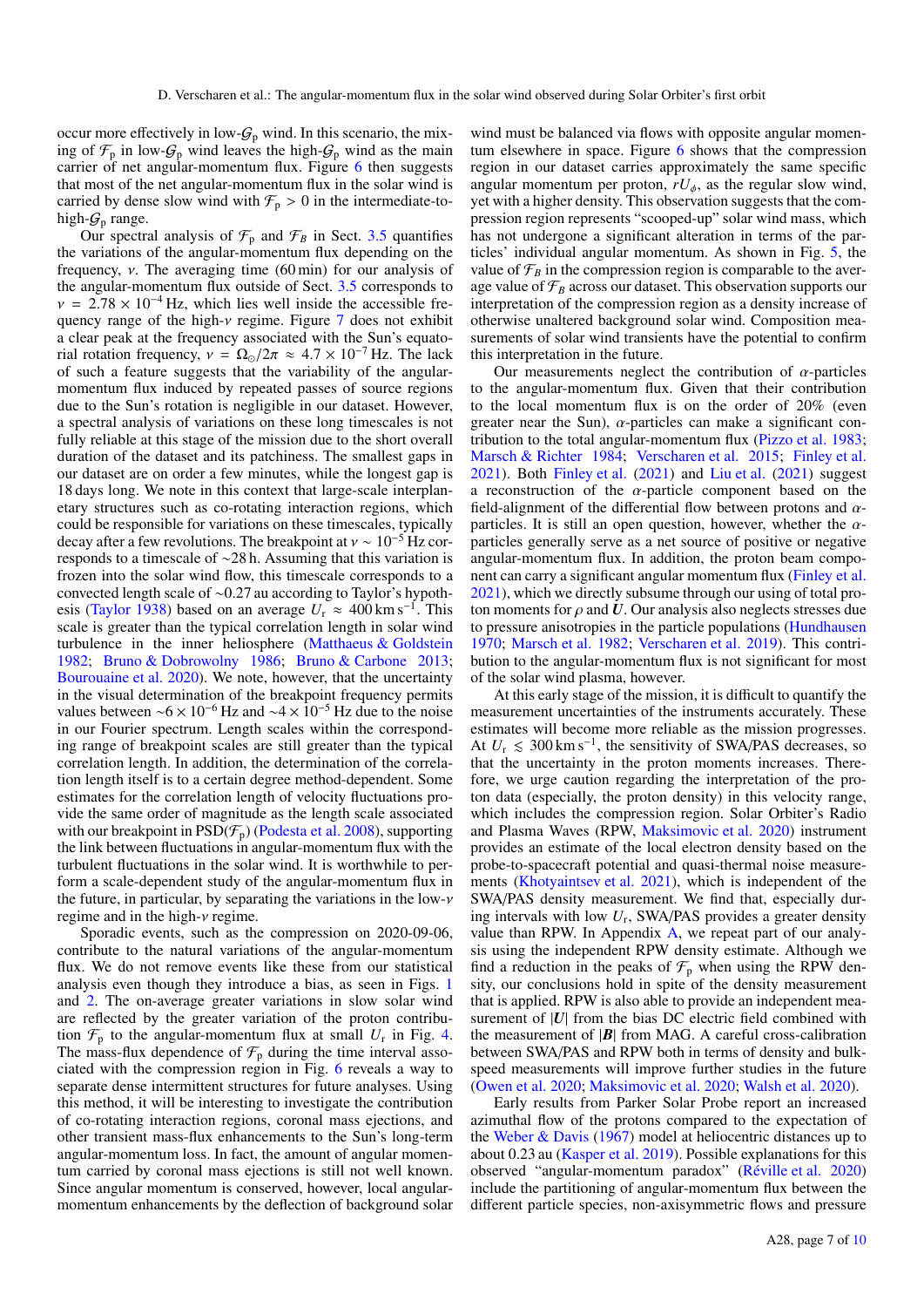gradients, and pressure anisotropies. In our data, however, we do not find evidence for such a persistent positive azimuthal flow. Admittedly, our data were recorded at distances greater than 0.59 au and show a different distribution of solar wind speeds compared to the study by Kasper et al. (2019). In the future, when Solar Orbiter's perihelion distance is reduced, it will be important to monitor the azimuthal flow of the protons more closely to compare with Parker Solar Probe's findings of superrotational flows in the near-Sun solar wind.

## **5. Concluding remarks**

A reliable quantification of the Sun's global angular-momentum loss requires measurements of the angular-momentum flux over long time intervals. In addition, we require distinctive measurements of typical equatorial and polar solar wind (McComas et al. 2000; Verscharen et al. 2021) to complete the understanding of the global angular-momentum loss. At this early point in the mission, we cannot confidently ascertain our measurement interval as a representative sample of the solar wind's angularmomentum flux. Further long-term studies will become available during Solar Orbiter's mission lifetime. At later stages of the mission, the spacecraft will leave the plane of the ecliptic making observations of the angular-momentum flux of polar solar wind feasible. Nevertheless, our study already confirms the potential for future detailed studies of the large-scale properties of the solar wind with the data from Solar Orbiter.

*Acknowledgements.* Solar Orbiter is a space mission of international collaboration between ESA and NASA, operated by ESA. The Solar Orbiter Solar Wind Analyser (SWA) PAS was designed, created, and is operated under funding provided in numerous contracts from the UK Space Agency (UKSA), the UK Science and Technology Facilities Council (STFC), the Centre National d'Études Spatiales (CNES, France), the Centre National de la Recherche Scientifique (CNRS, France), and the Czech contribution to the ESA PRODEX programme. In particular, operations at UCL/MSSL are currently funded under STFC grant ST/T001356/1. The Solar Orbiter Magnetometer was funded by the UK Space Agency (grant ST/T001062/1). The RPW instrument has been designed and funded by CNES, CNRS, the Paris Observatory, the Swedish National Space Agency, ESA-PRODEX, and all the participating institutes. D.V. is supported by STFC Ernest Rutherford Fellowship ST/P003826/1. D.V. and D.S. are supported by STFC Consolidated Grant ST/S000240/1. A.J.F. is supported by the ERC Synergy grant "Whole Sun", #810218. T.H. is supported by STFC grant ST/S000364/1. Y.V.K. is supported by the Swedish National Space Agency grant 20/136. We appreciate helpful discussions at the ISSI Team "Exploring The Solar Wind In Regions Closer Than Ever Observed Before". We appreciate helpful discussions with Silvia Perri, Christian Möstl, and the members of the Solar Orbiter in-situ science working group "CMEs, CIRs, HCS and large-scale structures".

#### **References**

Allen, R. C., Lario, D., Odstrcil, D., et al. 2020, [ApJS, 246, 36](http://linker.aanda.org/10.1051/0004-6361/202140956/1) Barnes, S. A. 2003, [ApJ, 586, 464](http://linker.aanda.org/10.1051/0004-6361/202140956/2) Barnett, A. H. 2021, [Appl. Comput. Harmon. Anal., 51, 1](http://linker.aanda.org/10.1051/0004-6361/202140956/3)

- Barnett, A. H., Magland, J. F., & Klinteberg, L. A. 2019, [SIAM J. Sci. Comput.,](http://linker.aanda.org/10.1051/0004-6361/202140956/4) [41, C479](http://linker.aanda.org/10.1051/0004-6361/202140956/4)
- Boe, B., Habbal, S., & Druckmüller, M. 2020, [ApJ, 895, 123](http://linker.aanda.org/10.1051/0004-6361/202140956/5)
- Bourouaine, S., Perez, J. C., Klein, K. G., et al. 2020, [ApJ, 904, L30](http://linker.aanda.org/10.1051/0004-6361/202140956/6)
- Bruno, R., & Carbone, V. 2013, [Liv. Rev. Sol. Phys., 10, 2](http://linker.aanda.org/10.1051/0004-6361/202140956/7)
- Bruno, R., & Dobrowolny, M. 1986, [Annal. Geophys., 4, 17](http://linker.aanda.org/10.1051/0004-6361/202140956/8)
- do Nascimento, J. D., Jr., de Almeida, L., Velloso, E. N., et al. 2020, [ApJ, 898,](http://linker.aanda.org/10.1051/0004-6361/202140956/9) [173](http://linker.aanda.org/10.1051/0004-6361/202140956/9)
- Egidi, A., Pizzella, G., & Signorini, C. 1969, [J. Geophys. Res., 74, 2807](http://linker.aanda.org/10.1051/0004-6361/202140956/10)
- Finley, A. J., & Matt, S. P. 2017, [ApJ, 845, 46](http://linker.aanda.org/10.1051/0004-6361/202140956/11)
- Finley, A. J., Matt, S. P., & See, V. 2018, [ApJ, 864, 125](http://linker.aanda.org/10.1051/0004-6361/202140956/12)
- Finley, A. J., Hewitt, A. L., Matt, S. P., et al. 2019, [ApJ, 885, L30](http://linker.aanda.org/10.1051/0004-6361/202140956/13)
- Finley, A. J., Matt, S. P., Réville, V., et al. 2020, [ApJ, 902, L4](http://linker.aanda.org/10.1051/0004-6361/202140956/14)
- Finley, A. J., McManus, M. D., Matt, S. P., et al. 2021, [A&A, 650, A17](http://linker.aanda.org/10.1051/0004-6361/202140956/15)
- Fox, N. J., Velli, M. C., Bale, S. D., et al. 2016, [Space Sci. Rev., 204, 7](http://linker.aanda.org/10.1051/0004-6361/202140956/16)
- Gallet, F., & Bouvier, J. 2013, [A&A, 556, A36](http://linker.aanda.org/10.1051/0004-6361/202140956/17)
- García Marirrodriga, C., Pacros, A., Strandmoe, S., et al. 2021, [A&A, 646,](http://linker.aanda.org/10.1051/0004-6361/202140956/18) [A121](http://linker.aanda.org/10.1051/0004-6361/202140956/18)
- Horbury, T. S., O'Brien, H., Carrasco Blazquez, I., et al. 2020, [A&A, 642, A9](http://linker.aanda.org/10.1051/0004-6361/202140956/19)
- Hundhausen, A. J. 1970, [Rev. Geophys. Space Phys., 8, 729](http://linker.aanda.org/10.1051/0004-6361/202140956/20)
- Hundhausen, A. J., Bame, S. J., Asbridge, J. R., & Sydoriak, S. J. 1970, [J.](http://linker.aanda.org/10.1051/0004-6361/202140956/21) [Geophys. Res., 75, 4643](http://linker.aanda.org/10.1051/0004-6361/202140956/21)
- Kasper, J. C., Bale, S. D., Belcher, J. W., et al. 2019, [Nature, 576, 228](http://linker.aanda.org/10.1051/0004-6361/202140956/22)
- Khotyaintsev, Yu. V., Graham, D. B., Vaivads, A., et al. 2021, [A&A, 656, A19](http://linker.aanda.org/10.1051/0004-6361/202140956/23) (SO Cruise Phase SI)
- Lazarus, A. J., & Goldstein, B. E. 1971, [ApJ, 168, 571](http://linker.aanda.org/10.1051/0004-6361/202140956/24)
- Liu, Y. D., Chen, C., Stevens, M. L., & Liu, M. 2021, [ApJ, 908, L41](http://linker.aanda.org/10.1051/0004-6361/202140956/25)
- Lorenzo-Oliveira, D., Meléndez, J., Yana Galarza, J., et al. 2019, *MNRAS*, 485, [L68](http://linker.aanda.org/10.1051/0004-6361/202140956/26)
- Maksimovic, M., Bale, S. D., Chust, T., et al. 2020, [A&A, 642, A12](http://linker.aanda.org/10.1051/0004-6361/202140956/27)
- Marsch, E., & Richter, A. K. 1984, [J. Geophys. Res., 89, 5386](http://linker.aanda.org/10.1051/0004-6361/202140956/28)
- Marsch, E., Schwenn, R., Rosenbauer, H., et al. 1982, [J. Geophys. Res., 87, 52](http://linker.aanda.org/10.1051/0004-6361/202140956/29)
- Matt, S. P., Brun, A. S., Baraffe, I., Bouvier, J., & Chabrier, G. 2015, [ApJ, 799,](http://linker.aanda.org/10.1051/0004-6361/202140956/30) [L23](http://linker.aanda.org/10.1051/0004-6361/202140956/30)
- Matthaeus, W. H., & Goldstein, M. L. 1982, [J. Geophys. Res., 87, 6011](http://linker.aanda.org/10.1051/0004-6361/202140956/31)
- McComas, D. J., Barraclough, B. L., Funsten, H. O., et al. 2000, [J. Geophys.](http://linker.aanda.org/10.1051/0004-6361/202140956/32) [Res., 105, 10419](http://linker.aanda.org/10.1051/0004-6361/202140956/32)
- Mestel, L. 1968, [MNRAS, 138, 359](http://linker.aanda.org/10.1051/0004-6361/202140956/33)
- Möstl, C., Weiss, A. J., Bailey, R. L., et al. 2020, [ApJ, 903, 92](http://linker.aanda.org/10.1051/0004-6361/202140956/34)
- Müller, D., St. Cyr, O. C., Zouganelis, I., et al. 2020, [A&A, 642, A1](http://linker.aanda.org/10.1051/0004-6361/202140956/35)
- Neugebauer, M., & Snyder, C. W. 1962, [Science, 138, 1095](http://linker.aanda.org/10.1051/0004-6361/202140956/36)
- Němeček, Z., Ďurovcová, T., Šafránková, J., et al. 2020, [ApJ, 897, L39](http://linker.aanda.org/10.1051/0004-6361/202140956/37)
- Owen, C. J., Bruno, R., Livi, S., et al. 2020, [A&A, 642, A16](http://linker.aanda.org/10.1051/0004-6361/202140956/38)
- Pantolmos, G., & Matt, S. P. 2017, [ApJ, 849, 83](http://linker.aanda.org/10.1051/0004-6361/202140956/39)
- Parker, E. N. 1958, [ApJ, 128, 664](http://linker.aanda.org/10.1051/0004-6361/202140956/40)
- Pizzo, V., Schwenn, R., Marsch, E., et al. 1983, [ApJ, 271, 335](http://linker.aanda.org/10.1051/0004-6361/202140956/41)
- Podesta, J. J., Galvin, A. B., & Farrugia, C. J. 2008, [J. Geophys. Res.: Space](http://linker.aanda.org/10.1051/0004-6361/202140956/42) [Phys., 113, A09104](http://linker.aanda.org/10.1051/0004-6361/202140956/42)
- Reiners, A., & Mohanty, S. 2012, [ApJ, 746, 43](http://linker.aanda.org/10.1051/0004-6361/202140956/43)
- Réville, V., & Brun, A. S. 2017, [ApJ, 850, 45](http://linker.aanda.org/10.1051/0004-6361/202140956/44)
- Réville, V., Velli, M., Panasenco, O., et al. 2020, [ApJS, 246, 24](http://linker.aanda.org/10.1051/0004-6361/202140956/45)
- Richter, A. K., & Luttrell, A. H. 1986, [J. Geophys. Res., 91, 5873](http://linker.aanda.org/10.1051/0004-6361/202140956/46)
- Schwenn, R. 2006, [Space Sci. Rev., 124, 51](http://linker.aanda.org/10.1051/0004-6361/202140956/47)
- Siscoe, G. L., Goldstein, B., & Lazarus, A. J. 1969, [J. Geophys. Res., 74, 1759](http://linker.aanda.org/10.1051/0004-6361/202140956/48)
- Stansby, D., Horbury, T. S., & Matteini, L. 2019, [MNRAS, 482, 1706](http://linker.aanda.org/10.1051/0004-6361/202140956/49)
- Taylor, G. I. 1938, [Proc. R. Soc. London Ser. A, 164, 476](http://linker.aanda.org/10.1051/0004-6361/202140956/50)
- Tindale, E., & Chapman, S. C. 2017, [J. Geophys. Res.: Space Phys., 122, 9824](http://linker.aanda.org/10.1051/0004-6361/202140956/51)
- Tu, C. Y., & Marsch, E. 1995, [Space Sci. Rev., 73, 1](http://linker.aanda.org/10.1051/0004-6361/202140956/52)
- Verscharen, D., Chandran, B. D. G., Bourouaine, S., & Hollweg, J. V. 2015, [ApJ,](http://linker.aanda.org/10.1051/0004-6361/202140956/53) [806, 157](http://linker.aanda.org/10.1051/0004-6361/202140956/53)
- Verscharen, D., Klein, K. G., & Maruca, B. A. 2019, [Liv. Rev. Sol. Phys., 16, 5](http://linker.aanda.org/10.1051/0004-6361/202140956/54)
- Verscharen, D., Bale, S. D., & Velli, M. 2021, [MNRAS, 506, 4993](http://linker.aanda.org/10.1051/0004-6361/202140956/55)
- Walsh, A. P., Horbury, T. S., Maksimovic, M., et al. 2020, [A&A, 642, A5](http://linker.aanda.org/10.1051/0004-6361/202140956/56)
- Weber, E. J., & Davis, L., Jr. 1967, [ApJ, 148, 217](http://linker.aanda.org/10.1051/0004-6361/202140956/57)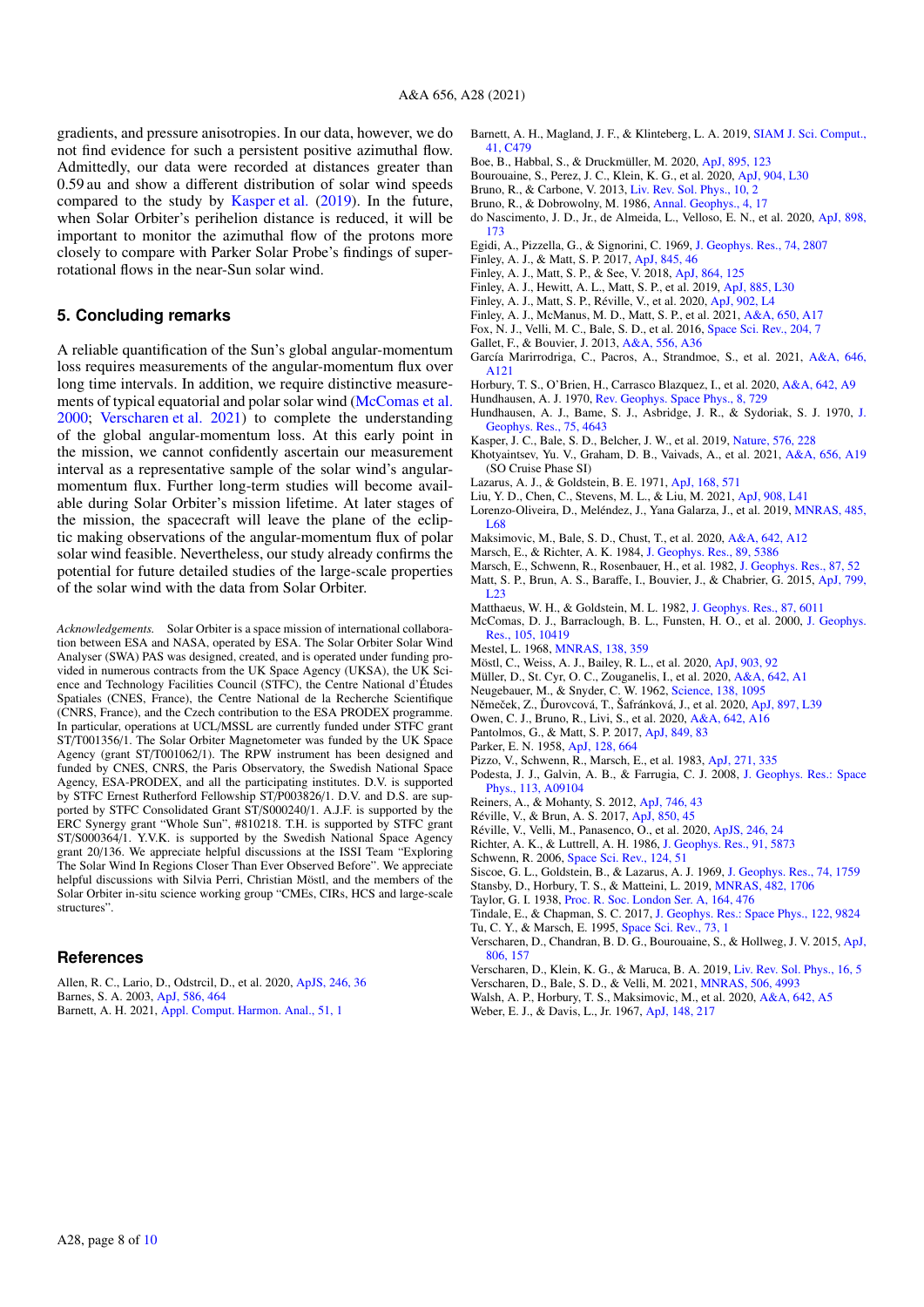### **Appendix A: The angular-momentum and mass flux based on the RPW density**

on 2020-09-06, correspond to intervals of slow and dense solar wind, for which the SWA/PAS and RPW densities diverge most.

RPW measures the local total electron density  $n_e$  based on a combination of both the peak-tracking of the plasma frequency and the spacecraft potential (Khotyaintsev et al. 2021). Due to quasi-neutrality,  $n_e$  serves as an independent measure of the total charge-weighted ion density. For comparison with our SWA/PAS-MAG measurements, we create a new dataset using *U* from SWA/PAS, *B* from MAG, and  $\rho = m_p n_e$  from RPW, where  $m<sub>p</sub>$  is the proton mass. We apply the same selection, averaging, and analysis methods as in the main part of this work. This leaves us with 913 data points for our combined SWA/PAS-MAG-RPW dataset in total.

We show the timeseries of our combined SWA/PAS-MAG-RPW dataset in Fig. A.1. Qualitatively, the timeseries agrees with Fig. 1. However, the peaks with  $\mathcal{F}_p > 0$  are less pronounced in the SWA/PAS-MAG-RPW dataset than in the SWA/PAS-MAG dataset. These peaks, including our compression region

We present the statistical properties of our combined SWA/PAS-MAG-RPW dataset in Table A.1. Due to the lower peaks in  $\mathcal{F}_p$ , the signs of the mean values for  $\mathcal{F}_p$  and  $\mathcal{F}_{tot}$  across our full dataset are now different from the signs of the same quantities in the SWA/PAS-MAG dataset shown in Table 1. The maxima of  $\mathcal{F}_{p}$  and  $\mathcal{F}_{tot}$  in Table A.1 are lower than those given in Table 1, reflecting the lower peaks seen in Fig. A.1. All other statistical markers in Table A.1 agree with our results shown in Table 1.

We show the dependence of  $\mathcal{F}_p$  on  $\mathcal{G}_p$  for our combined SWA/PAS-MAG-RPW dataset in Fig. A.2. The comparison between Figs. 6 and A.2 shows that most high- $G_p$  measurements, including the compression region, shift towards smaller values of  $G_p$  when using the RPW density estimate. In addition, the compression region shifts towards smaller values of  $\mathcal{F}_{p}$ . Notwithstanding these differences, our conclusions drawn based on Fig. 6 are still valid.



Fig. A.1. Same as Fig. 1, but using  $\rho$  from RPW in the calculation of  $\mathcal{F}_p$  and  $\mathcal{F}_{tot}$ . The grey-shaded areas indicate times for which our merged SWA/PAS-MAG-RPW data product is unavailable or the data flags for either dataset indicate poor data quality.

**Table A.1.** Same as Table 1, but using  $\rho$  from RPW in the calculation of  $\mathcal{F}_p$  and  $\mathcal{F}_{tot}$ .

|                                | Mean              | Min                                                                                                                                                                                                                            | Max   |
|--------------------------------|-------------------|--------------------------------------------------------------------------------------------------------------------------------------------------------------------------------------------------------------------------------|-------|
|                                |                   | $(10^{-11} \text{ au}^3 \text{ g cm}^{-1} \text{ s}^{-2} \text{ sr}^{-1})$ $(10^{-9} \text{ au}^3 \text{ g cm}^{-1} \text{ s}^{-2} \text{ sr}^{-1})$ $(10^{-9} \text{ au}^3 \text{ g cm}^{-1} \text{ s}^{-2} \text{ sr}^{-1})$ |       |
| All speeds                     |                   |                                                                                                                                                                                                                                |       |
|                                | $-5.33 \pm 72.20$ | $-3.76$                                                                                                                                                                                                                        | 3.12  |
| $\mathcal{F}_{P}$              | $1.67 \pm 4.24$   | $-0.169$                                                                                                                                                                                                                       | 0.254 |
| $\mathcal{F}_{\text{tot}}$     | $-3.66 \pm 72.20$ | $-3.69$                                                                                                                                                                                                                        | 3.21  |
| $U_r < 400$ km s <sup>-1</sup> |                   |                                                                                                                                                                                                                                |       |
|                                | $10.5 \pm 70.5$   | $-2.49$                                                                                                                                                                                                                        | 3.12  |
| $\mathcal{F}_{P}$              | $0.735 \pm 5.840$ | $-0.230$                                                                                                                                                                                                                       | 0.254 |
| $\mathcal{F}_{\text{tot}}$     | $11.2 \pm 70.3$   | $-2.49$                                                                                                                                                                                                                        | 3.21  |
| $U_r > 500$ km s <sup>-1</sup> |                   |                                                                                                                                                                                                                                |       |
|                                | $-67.2 \pm 106.5$ | $-5.43$                                                                                                                                                                                                                        | 0.753 |
| $\mathcal{F}_{P}$              | $0.605 \pm 5.464$ | $-0.174$                                                                                                                                                                                                                       | 0.101 |
| $\mathcal{F}_{\text{tot}}$     | $-66.6 \pm 108.6$ | $-5.57$                                                                                                                                                                                                                        | 0.836 |
|                                |                   |                                                                                                                                                                                                                                |       |